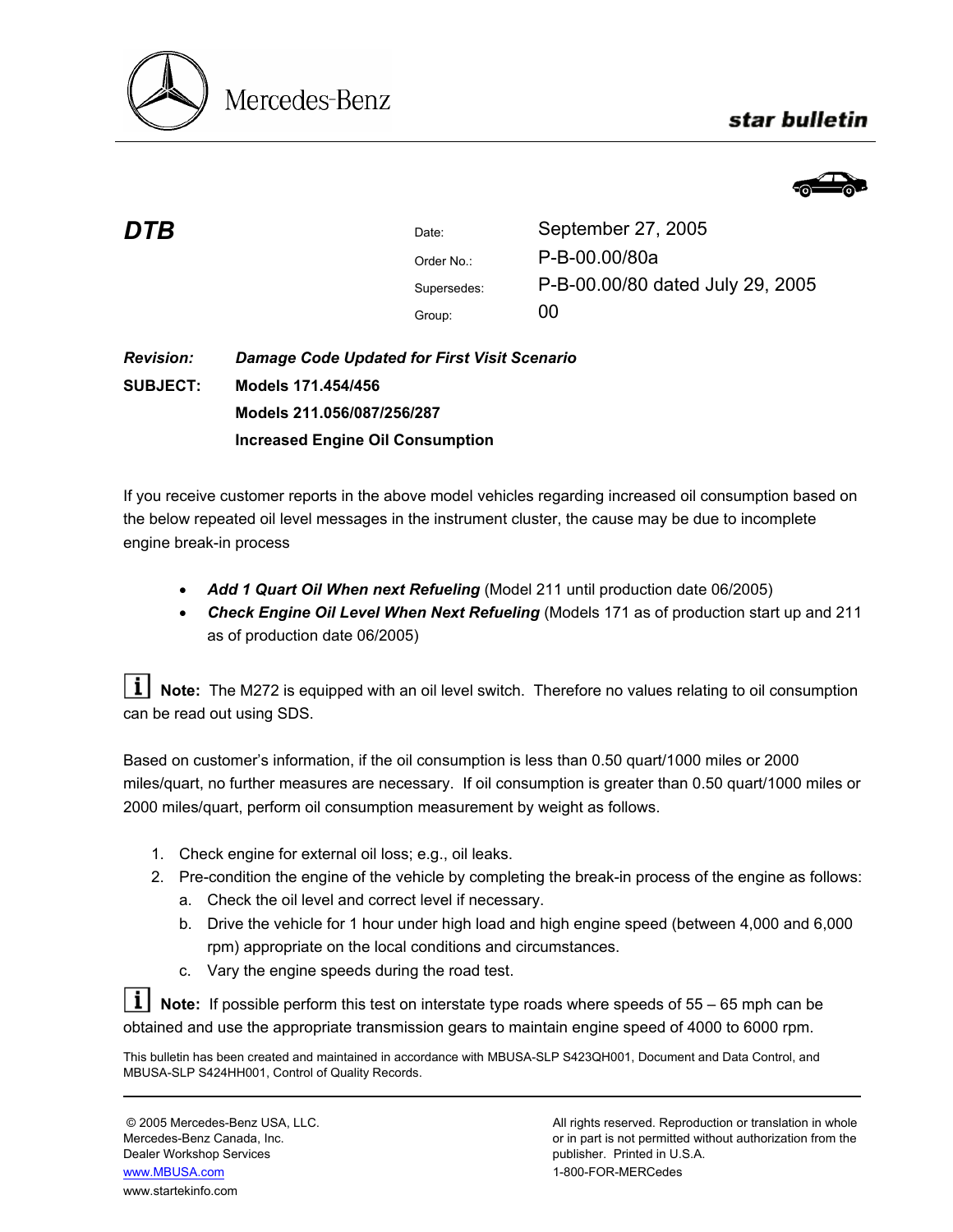- 3. Oil consumption measuring drive:
	- a. Prepare oil consumption measuring drive according to the attached work instructions (reference page 4)
	- b. Measuring drive should be performed by customer until the oil level warning reappears in the instrument cluster.
	- c. Determine oil consumption as per work instructions (reference page 4) and document calculation on the attached test sheet (reference page 5).

**II** Note: Customer should maintain his or her driving style during the entire measuring drive.

- 4. Limits And Engine Repair Criteria:
	- a. If mileage is less than 3000 miles and at the same time the measured oil consumption is less than 750 miles/quart, adjust oil level to MAX and continue to observe oil consumption up to mileage reading of 6500 miles.
	- b. If mileage is greater than 3000 miles and less than 6500 miles and the measured oil consumption is greater than 800 miles/quart; e.g. 700 miles/quart, replace valve stem seals on all valves.
	- c. If mileage is greater than 6500 miles and the measured oil consumption is greater than 2000 miles/quart; e.g. 1700 miles/quart, replace valve stem seals on all valves
	- d. If mileage is greater than 6500 miles, oil consumption is greater than 2000 miles/quart; e.g. 1700 miles/quart and all the valve stem seals have already been replaced, replace the engine.

**1** Note: Oil consumption of up to 2000 miles/quart is considered to be OK.

**I** Note: Do not replace any engines which have not gone through an oil consumption measuring drive. The filled out test sheet (reference page 5) must be enclosed with any returned engine. Any claims submitted that have not followed the above procedures or do not have full documentation will be denied.

**1** Note: The following allowable labor operations should be used when submitting a warranty claim for this repair.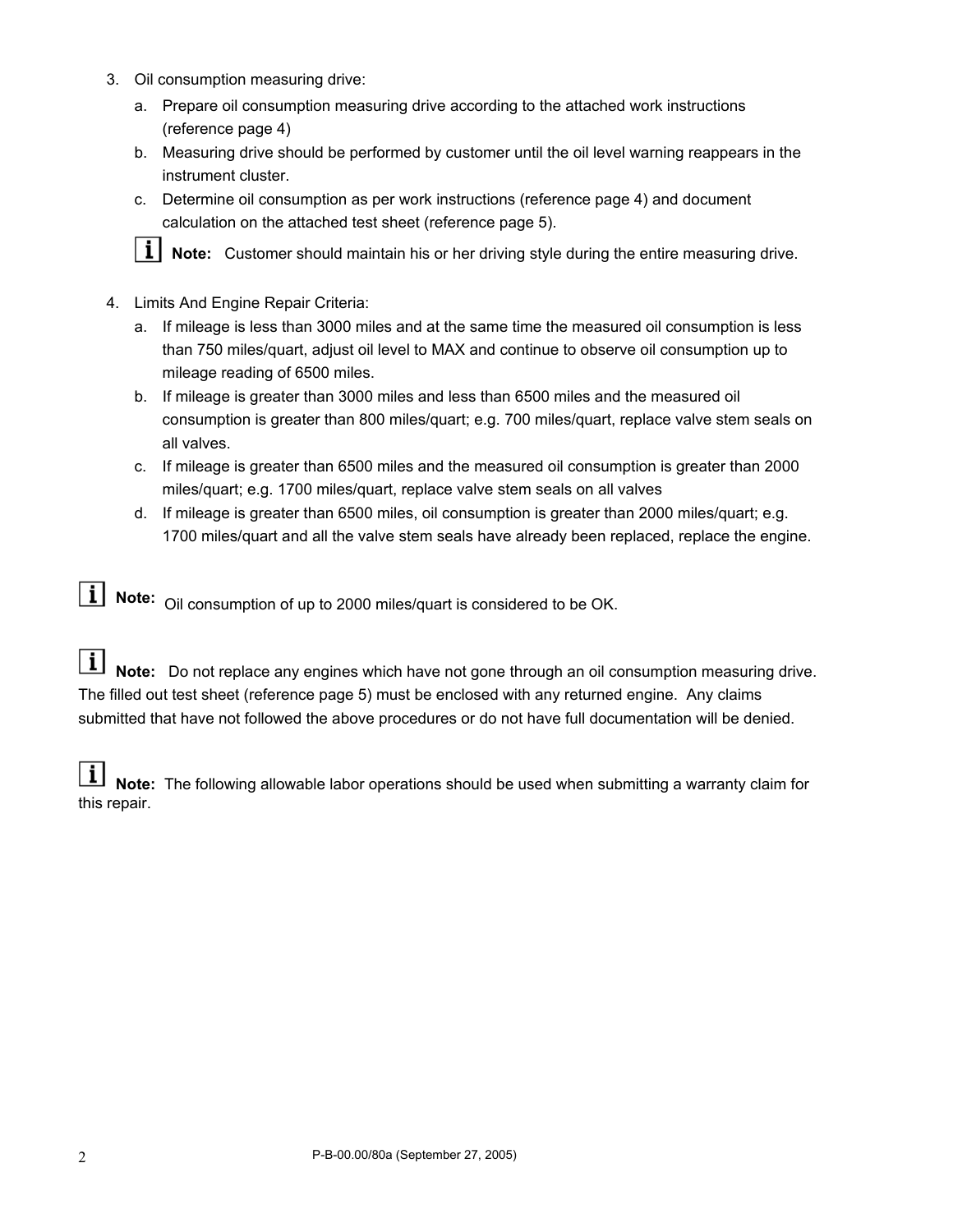## **In Case of Warranty**

| <b>Operation:</b>           | Engine, check for oil leak(s)/loss (01-1010)<br>Engine oil level, correct (00-6000)<br>Oil consumption test drive, perform (18-1010)<br>Flex. service plus - oil/filter change, perform (00-1212)<br>Valve seals (all), replace (05-3510)<br>Engine with auto. trans., R&R (01-2800)<br>Engine - exchange, (engine w/ auto. trans. removed) (01-4015)<br>Engine with manual trans., R&R (01-2400)<br>Engine - exchange, (engine w/ man. trans. removed) (01-4011) |              |                            |  |  |  |
|-----------------------------|-------------------------------------------------------------------------------------------------------------------------------------------------------------------------------------------------------------------------------------------------------------------------------------------------------------------------------------------------------------------------------------------------------------------------------------------------------------------|--------------|----------------------------|--|--|--|
| <b>Damage Code</b>          | <b>Operation Number</b>                                                                                                                                                                                                                                                                                                                                                                                                                                           | Time (hrs.)  | <b>Model Indicator (s)</b> |  |  |  |
| <b>First Visit Scenario</b> |                                                                                                                                                                                                                                                                                                                                                                                                                                                                   |              |                            |  |  |  |
| 0000170                     | 01 1010                                                                                                                                                                                                                                                                                                                                                                                                                                                           | 0.3 hrs.     | 00                         |  |  |  |
|                             | 00 6000                                                                                                                                                                                                                                                                                                                                                                                                                                                           | 0.1 hrs.     | 00                         |  |  |  |
|                             | 18 1010                                                                                                                                                                                                                                                                                                                                                                                                                                                           | 1.1 hrs. $*$ | X1, X3, T7, T8, U6, U7     |  |  |  |
|                             | 00 1212                                                                                                                                                                                                                                                                                                                                                                                                                                                           | $0.3$ hrs.   | X1, X3                     |  |  |  |
|                             |                                                                                                                                                                                                                                                                                                                                                                                                                                                                   | $0.4$ hrs.   | T7, T8, U6, U7             |  |  |  |
| Return Visit Scenario       |                                                                                                                                                                                                                                                                                                                                                                                                                                                                   |              |                            |  |  |  |
| 05205 04                    | $\overline{0}0$ 1212                                                                                                                                                                                                                                                                                                                                                                                                                                              | 0.3 hrs.     | X1, X3                     |  |  |  |
|                             |                                                                                                                                                                                                                                                                                                                                                                                                                                                                   | $0.4$ hrs.   | T7, T8, U6, U7             |  |  |  |
| If Necessary                | 05 3510                                                                                                                                                                                                                                                                                                                                                                                                                                                           | 11.0 hrs.    | T7, T8, U6, U7             |  |  |  |
|                             |                                                                                                                                                                                                                                                                                                                                                                                                                                                                   | $0.0$ hrs.   | X1, X3                     |  |  |  |
|                             | <b>OR</b>                                                                                                                                                                                                                                                                                                                                                                                                                                                         |              |                            |  |  |  |
|                             | 01 2800                                                                                                                                                                                                                                                                                                                                                                                                                                                           | 5.7 hrs.     | $\overline{77}$ , U6       |  |  |  |
|                             |                                                                                                                                                                                                                                                                                                                                                                                                                                                                   | 12.1 hrs.    | T8, U7                     |  |  |  |
|                             |                                                                                                                                                                                                                                                                                                                                                                                                                                                                   | 5.9 hrs.     | X1, X3                     |  |  |  |
|                             | 01 40 15                                                                                                                                                                                                                                                                                                                                                                                                                                                          | $2.3$ hrs.   | X1, X3                     |  |  |  |
|                             |                                                                                                                                                                                                                                                                                                                                                                                                                                                                   | 2.1 hrs.     | T7, T8, U6, U7             |  |  |  |
|                             | <b>OR</b>                                                                                                                                                                                                                                                                                                                                                                                                                                                         |              |                            |  |  |  |
|                             | 01 2400                                                                                                                                                                                                                                                                                                                                                                                                                                                           | 5.6 hrs.     | X1, X3                     |  |  |  |
|                             | 01 4011                                                                                                                                                                                                                                                                                                                                                                                                                                                           | 0.0 hrs.     | X1, X3                     |  |  |  |

\*Maximum allowed time with a separate time punch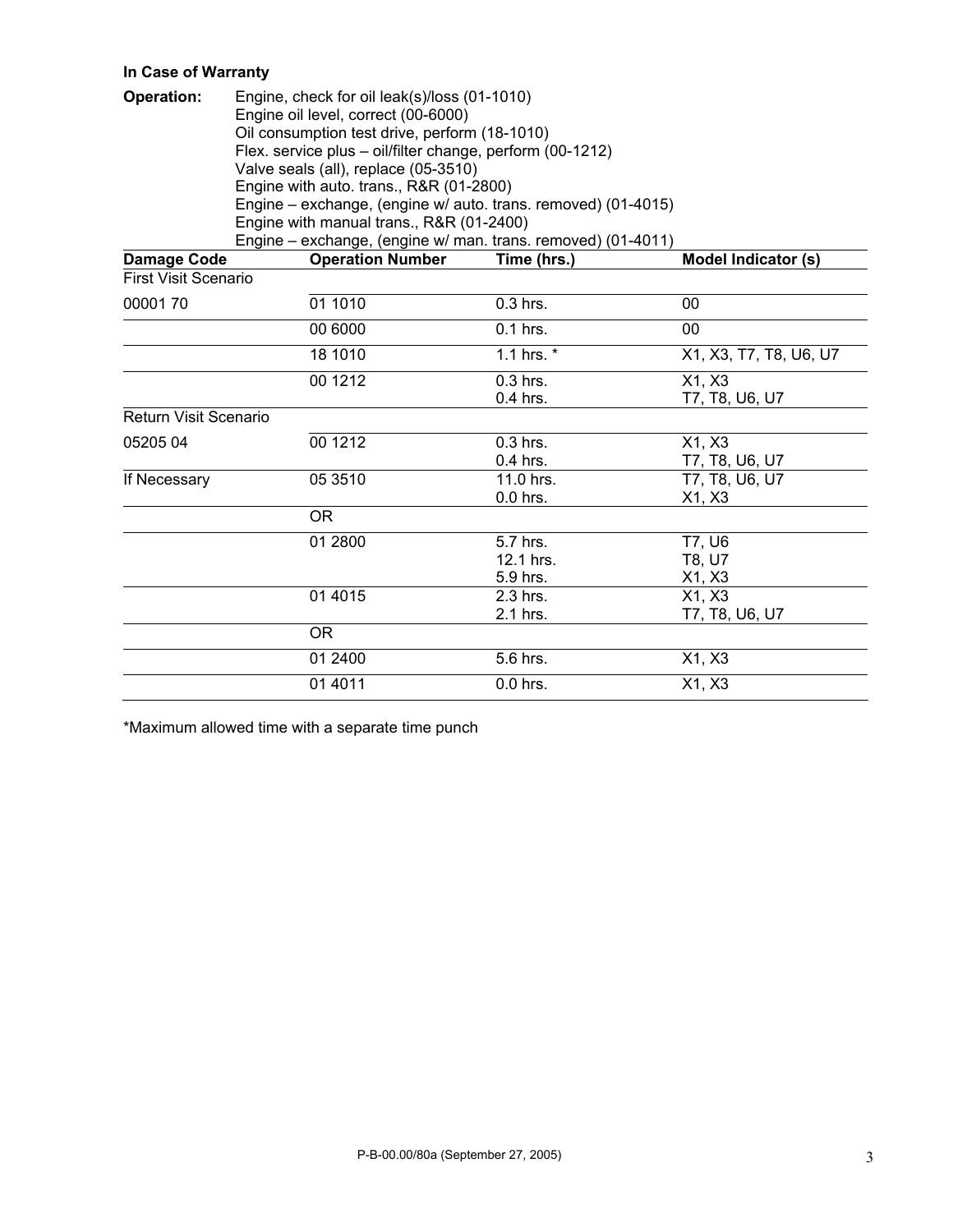### **M272 Oil Consumption Measurement By Weighing Method**

#### **Preparation:**

Equipment Requirement:

- Scales with 0.01 lb. accuracy.
- Oil Container with 10-liter capacity (Oil drain pan with spout as oil container for this purpose is recommended)
- Stop watch

#### **Procedure:**

#### **Weigh Engine Oil (At Start of Oil Consumption Measuring Drive)**

- 1. After pre-conditioning the engine to operating temperature (90 deg C coolant temperature), raise vehicle on lifting platform.
- 2. Weigh the empty and clean oil container as "TARE".
- 3. Open oil filter cap and pull out oil filter.
- 4. Remove engine lower encapsulation and open oil drain plug.
- 5. Allow engine to drain into the oil container for 15 minutes.
- 6. Place the container with drained oil on scales and weigh.
- 7. Adjust the weight of the oil in the container to 14.95 lbs.; e.g. if "TARE" = 2.55 lbs fill up the container with oil up to the combine weight of 17.50 lbs. (14.95 lbs. + 2.55 lbs.)
- 8. Pour the engine oil back into the engine.
- 9. Re-install back the oil filter and oil filler cap.
- 10. Record the weight of the oil in pounds as **m1** and the mileage odometer reading of the vehicle as **s1**. Have the customer perform the oil consumption measuring drive.

### **Weigh Engine Oil (At End of Oil Consumption Measuring Drive)**

- 11. Customer arrives at workshop after oil level warning message is displayed in the instrument cluster.
- 12. Lift vehicle on lifting platform with engine at operating temperature (90 deg C coolant temp.).
- 13. Weigh empty oil container in pounds as "TARE".
- 14. Open oil filler cap and pull out oil filter.
- 15. Remove under engine encapsulation and open oil drain plug.
- 16. Allow engine to drain into the oil container for 15 minutes.
- 17. Place the container with drained oil on scales and record combined weigh in lbs. as **M**.
- 18. Record weigh of drained oil in pounds as **m2**; i.e., **m2 = M**  "TARE".
- 19. Calculate oil consumption as described in test sheet (reference page 5).